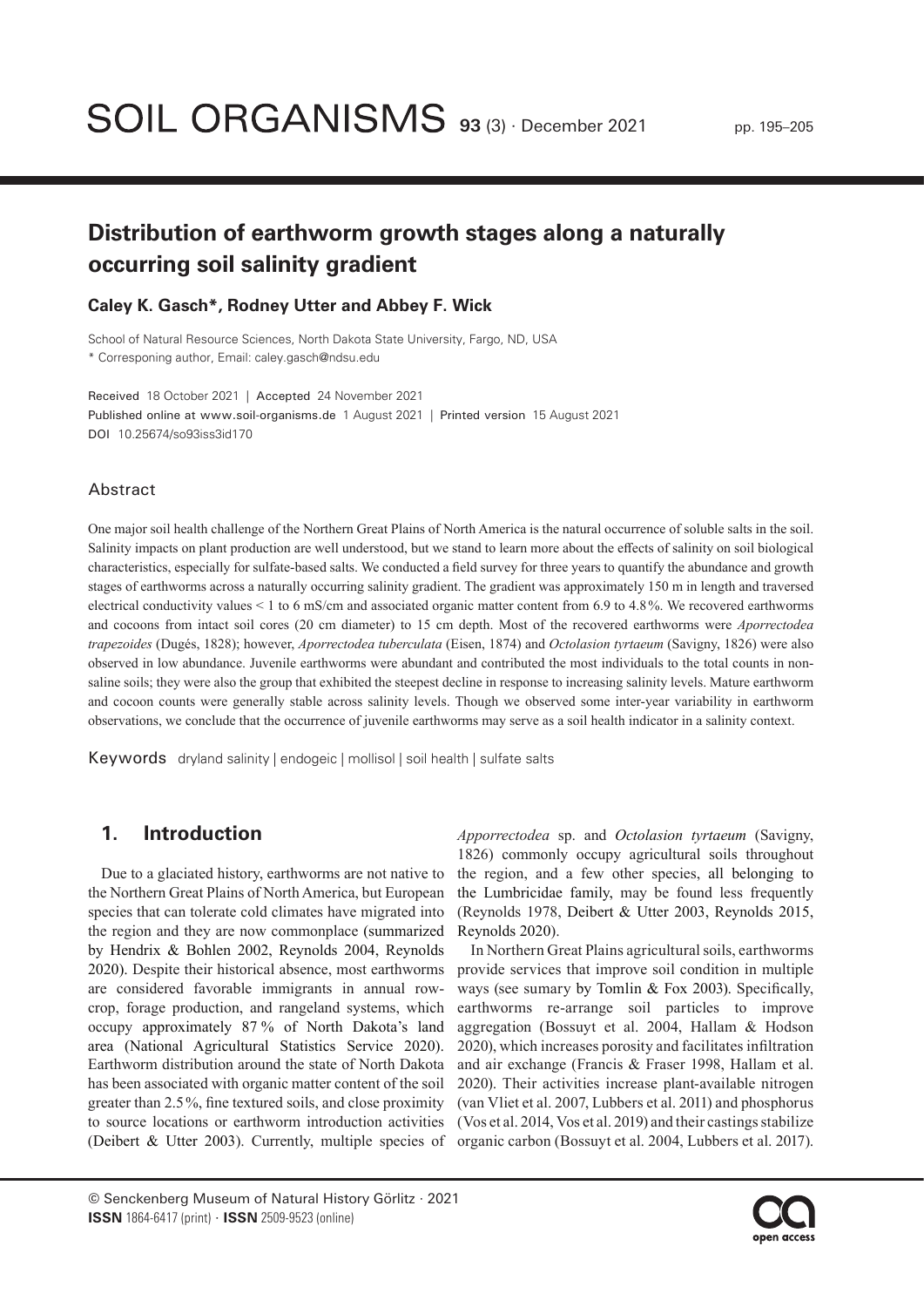Earthworms facilitate decomposition and incorporation of plant residues into soil (Marhan & Scheu 2006, Lubbers et al. 2017), they create and modify habitats for other soil organisms (Mummey et al. 2006, Eisenhauer 2010), and they occupy multiple roles within the soil food web (reviewed by Curry & Schmidt 2007). Because of these benefits, earthworms are popular in-field indicators of soil health (Stroud 2019). Many research methods and commercial indicators of soil biological activity aim to quantify microbial activity, so they require lab analyses involving chemical extractions, incubations, or instrumental analysis. However, earthworm bodies, cocoons, and evidence of burrowing activity are easy to see. Their presence reflects generally hospitable soil conditions—absence of severe chemical or physical disturbance—which may imply that an abundance of earthworms is associated with a variety of other soil organisms and their functions in the soil.

A major, persistent soil health problem and plant production barrier in the Northern Great Plains is the natural occurrence of soluble salts in the soil (Sandoval et al. 1964, George 1978). Salinity negatively affects crop and forage growth, through osmotic regulation and direct ion toxicity (Munns 2002). Crop losses due to salinity in the Red River Valley of eastern North Dakota alone have been estimated to reach 150 million U.S. dollars annually (Hadrich 2012), yet salt-affected yield impacts extend across the entire Northern Great Plains region. Salinity in the region originates from the underlying parent material (ancient lakebed sediments), and salts are primarily sulfate-based (Sandoval et al. 1964, Keller et al. 1986). Salts migrate to the soil surface as evaporation pulls water from shallow water tables and surface waters into the atmosphere, and as seep drainage carries soluble salts to the surface (Doering & Sandoval 1981, Skarie et al. 1986). Dryland cultivation and annual crop production practices exacerbate the problem by facilitating salt migration to the surface (Clarke et al. 2002). Thus, the source and chemical nature of salts in these dryland Northern Great Plains soils are starkly different than soil salinization due to poor quality irrigation water or seawater intrusion, which are typically dominated by chloride-based salts. Saline patches in the region also experience frequent and prolonged water inundation and poor drainage (Arndt & Richardson 1988, Arndt & Richardson 1989), effectively altering the physical and chemical properties of the soil and degrading soil health.

Soluble salts in the soil deter earthworms through both direct and indirect means. Field surveys and laboratory and greenhouse experiments indicate that many species of earthworms are sensitive to high ion concentrations as evidenced by their avoidance, declining densities, or suppressed growth and reproduction as salt concentrations increase (Khalaf El-Duweini & Ghabbour 1965, Owojori & Reinecke 2009, Owojori et al. 2009, Ivask et al. 2012, Jun et al. 2012, Owojori & Reinecke 2014, Wu et al. 2015, Sharif et al. 2016, Karimi et al. 2020). Indirectly, poor soil structure, high water content, reduced vegetation, low organic matter inputs, and co-occurrence of toxic metals of saline patches further reduce habitat quality and reinforce earthworm avoidance of affected soils. Largely, the salts used and observed in existing studies are chloride-based soluble salts, especially sodium chloride (NaCl), but salinity toxicity to earthworms varies by ion composition (Owojori & Reinecke 2014). In these reports, the threshold values of electrical conductivity that cause earthworm declines are often above 2 mS/cm, but many studies don't specify the method used to measure conductivity, which precludes direct comparisons across studies. We do not know if the salt composition, and sulfate-based salts in particular, would result in a different degree of earthworm tolerance. Furthermore, there is a paucity of studies that evaluate the responses of the common endogeic earthworm species present in the Northern Great Plains.

The management of saline soils aims to limit the spread and severity of salinity, and possibly reverse salinization, through hydrological regulation. Management strategies for achieving this include reducing evaporative demand at the soil surface by reducing tillage, maximizing surface residues, and maximizing vegetation that will intercept surface-bound waters and lower the water table (Clarke et al. 2002, Pannell & Ewing 2006). These salinity-related management strategies are assumed to concurrently improve earthworm habitat by dampening soil water and temperature fluctuations and by increasing organic matter inputs. In turn, earthworms may then provide a positive feedback as they further facilitate the recovery of soil health through improved porosity and fertility (Curry & Cotton 1983, Lee & Foster 1991), which would directly and indirectly assist in leaching salts through the zone of activity and disrupting capillary rise (McDaniel et al. 2015). Earthworms have been observed to improve soil structure in agricultural fields that suffer from compaction (Capowiez et al. 2009, Capowiez et al. 2012) and in restoration scenarios following industrial disturbance, such as mining (Curry & Cotton 1983, Curry 1988, Butt et al. 1995). The extent to which earthworms can contribute to this recovery process, and their utility as soil health indicators in dryland saline soils relies on their tolerance to salinity levels, and our understanding of their threshold salinity levels.

We understand that salinity decreases plant production and soil health, and we know it affects earthworm activity in soils; however, we do not know specifically how earthworm communities change in soils with increasing levels of naturally occurring sulfate-based salinity. To address this knowledge gap, we conducted field surveys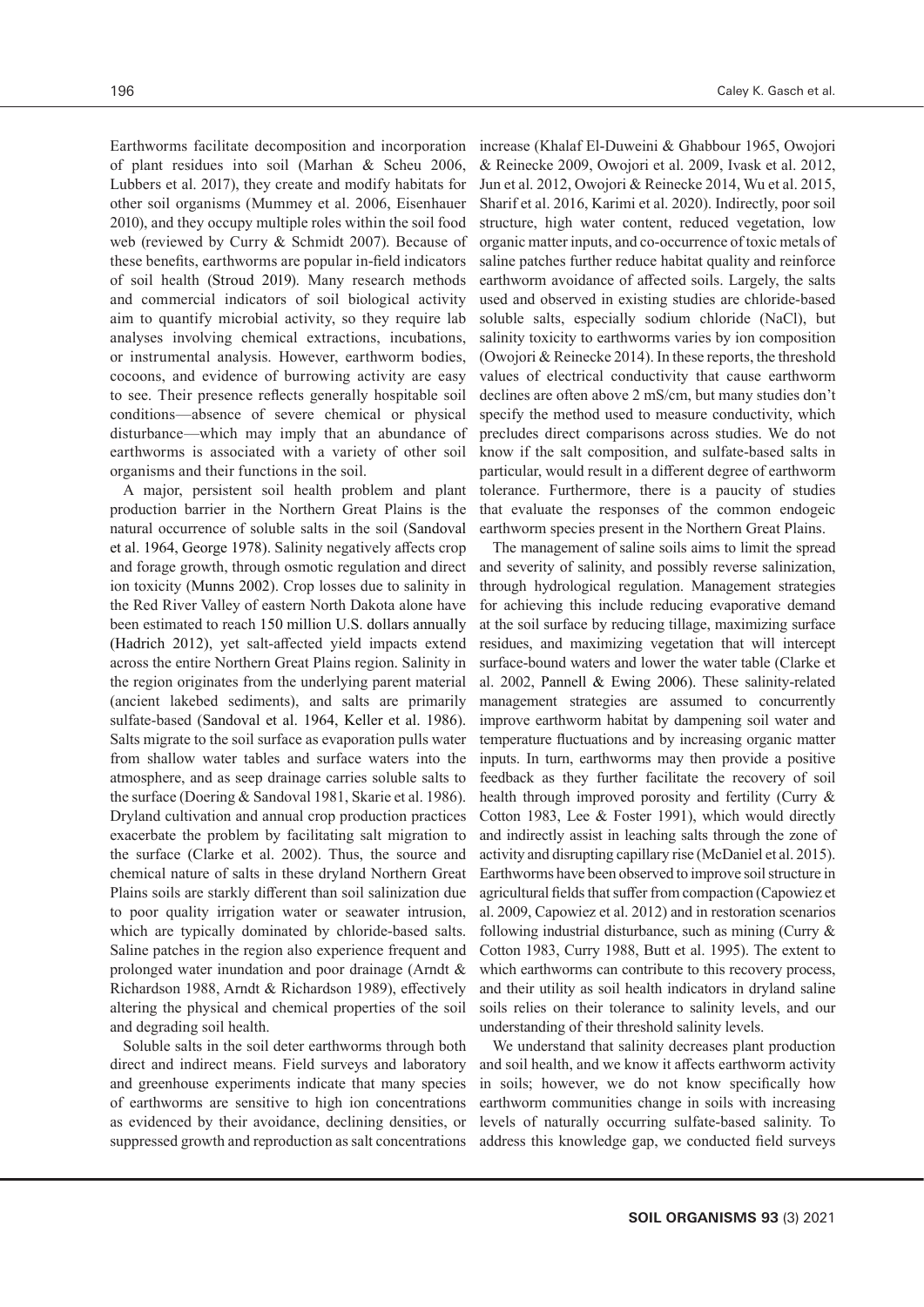of earthworm communities and soil properties for three years. We expected that earthworm abundance would decline as the salinity concentration increased, and that this response might be accompanied by shifts in the earthworm communities based on growth stage. This survey helps us understand the utility of earthworms as indicators of soil salinity.

# **2. Materials and Methods**

### **2.1 Site description**

Earthworm surveys were conducted at an on-farm salinity management demonstration site in Sargent County in North Dakota, U.S.A. (46°15'19.44", -97°18'41.04", Fig. 1). This site hosts ditch-effect salinity, where salts originating from subsoil are driven to the soil surface by evaporation adjacent to roadside ditches (Skarie et al. 1986). Salts in this region are primarily sodium- and magnesium-sulfates and calcium-carbonates (Keller et al. 1986). Soils at the study site are mapped according to the U.S. soil taxonomy system as fine-silty, mixed, superactive, frigid Aeric Calciaquolls (Soil Survey Staff 2020). The area experiences a continental climate; the

daily average air temperature (30-year average) is 6°C (average daily range: 0–12°C) (NDAWN 2020). The average annual cumulative rainfall is 46 cm, while the average annual total Penman potential evapotranspiration is 116 cm (NDAWN 2020).

The demonstration site was approximately 10 hectares in size, and it was removed from row crop production in 2014. For the duration of the survey, the site followed a management plan to reduce salinity, which includes maximizing vegetative cover and surface residue. In 2014, the site was planted to alfalfa (*Medicago sativa* L.), AC Saltlander green wheatgrass (*Elymus hoffmannii* K. B. Jensen & K. H. Asay), and Garrison creeping meadow foxtail (*Alopecurus arundinaceus* Poir.) and was annually overseeded with a full-season annual cover crop mix (*Hordeum vulgare* L., *Secale cereale* L., *Raphanus sativus* L. var. *longipinnatus* L. H. Bailey, and *Brassica napus* L.). Once or twice per year, the site was mowed, and residue was left on the surface. The site was colonized by weedy species (including *Hordeum jubatum* L. and *Kochia scoparia* (L.) Schrad.), but much of the area lacked vegetation where high salt concentrations occurred in the soil.

During the 2015 growing season, we surveyed the site with a Soil EC 3100 sensor (Veris Technologies, Salinas, Kansas), which provides measurements of



**Figure 1**. (**A**) Field sampling location for earthworm and soil collections in southeast North Dakota, USA. (**B**) Five plots were established along a salinity gradient based on an electrical conductivity (EC<sub>11</sub>) survey. (C) Within each plot, five sub-plot locations were sampled. (D) Intact soil cores (20 cm in diameter, 15 cm deep) were hand-sorted for earthwor stage. Soils from each core were analyzed for physical and chemical soil properties.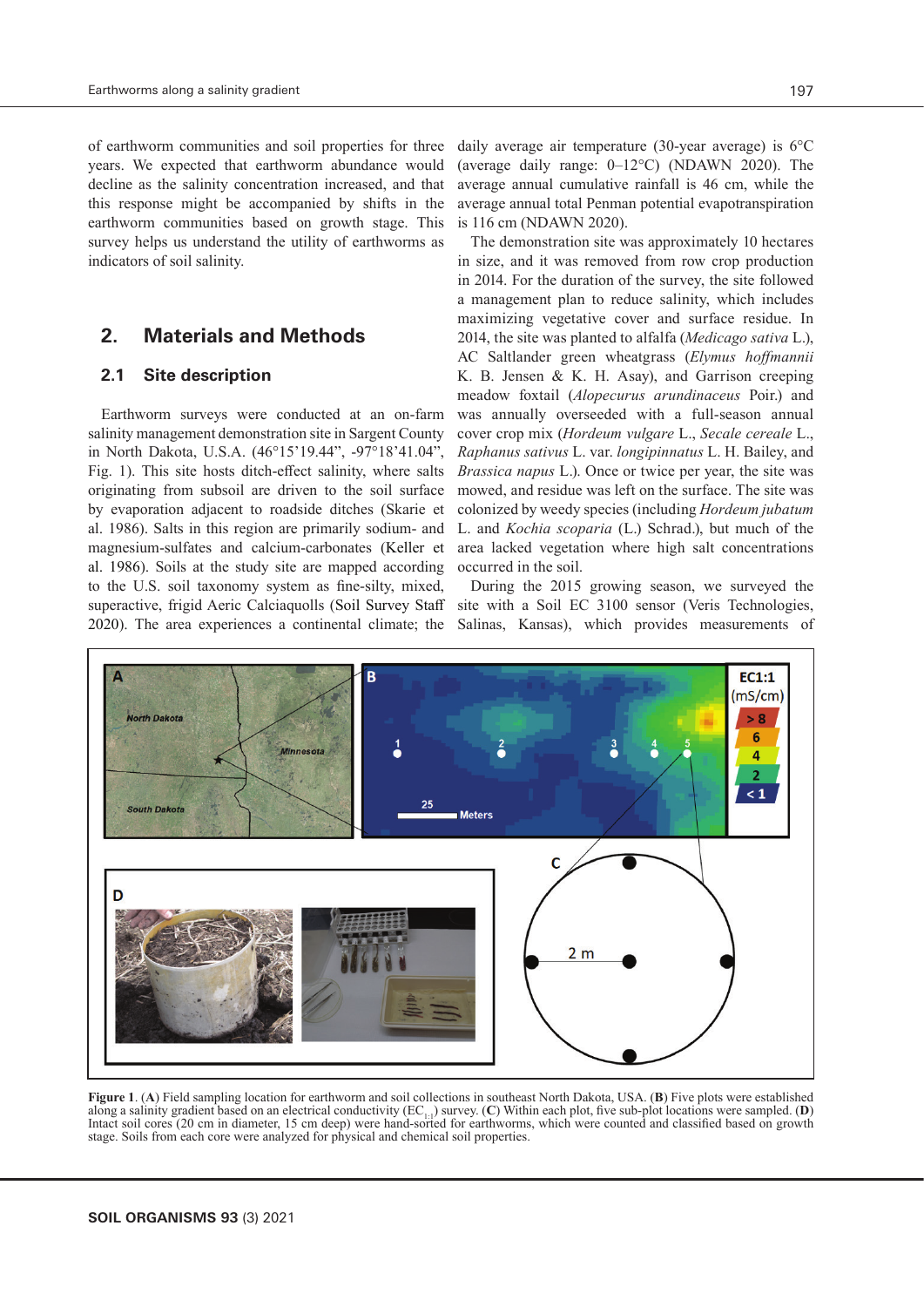apparent electrical conductivity ( $EC_a$ ). During the survey, we collected soil samples (0–30 cm) from locations corresponding to a range of  $EC$ <sub>a</sub> readings and measured electrical conductivity on a 1:1 soil-to-water slurry  $(EC_{1:1})$ in the laboratory (Rhoades 1996). We converted the survey readings to  $EC_{1:1}$ ; the readings were then interpolated using inverse-distance weighting in ArcGIS (ESRI Redlands, California). Based on the conductivity map for the 0–30 cm depth, we identified an area that had clear changes in  $EC_{1,1}$ . In the field, we used a handheld electrical conductivity meter (HI98331, Hanna Instruments, Inc., Woonsocket, Rhode Island) to navigate the conductivity gradient and locate five zones of increasing electrical conductivity. A plot was established in each of the five zones, which consisted of a center point and a point in each of the four cardinal directions, located two meters from the center point (Fig. 1). Cores were taken within a half meter of the previous year's cores. Plot 1 represented the non-saline condition, and the salinity level increased as the plot number increased.

#### **2.2 Soil Sampling**

Earthworm and soil samples were collected annually in late May of 2016–2018. There was no vegetation growing in the plots at the time of sampling, as vegetation had not yet emerged for the growing season. Based on our observations, earthworm activity in this region coincides with periods of hospitable soil moisture (near 30% by mass) and temperature (near 10–15°C), which typically occur in spring and fall, rather than the dry and hot period of the growing season. Our sample timing aimed to capture a period of high earthworm abundance and activity. At each sample point, we collected a soil core that measured 20.3 cm in diameter and 15.2 cm deep (total volume of 4,940 cm3 ). Intact cores were placed in a fine mesh bag and transported in pails to a storage facility, where they were kept at 4°C until processing. At each core sample location, additional soil samples were collected (0–15 cm depth) for chemical and physical analyses.

#### **2.3 Earthworm and Soil Processing**

Soil cores were hand sorted for live earthworms. Recovered earthworms were anesthetized in dilute absolute alcohol, fixed, and stored in 10% formalin for later identification. Adult earthworm species were identified using a taxonomic key developed by Schwert (1990), and classified based on growth stage (juvenile, aclitellate adult, clitellate adult, and post clitellate adult) according to definitions by Reynolds (1977). Briefly,

juveniles lacked genital markings, aclitellate adults lacked a clitellum or any markings indicating a past clitellum, clitellate adults had a fully formed clitellum, and postclitellate adults displayed a band of discoloration where a clitellum had abated. From core earthworm counts, we estimated earthworm densities for a 1-m<sup>2</sup> area to a depth of 15 cm, based on the core dimensions.

Soil remaining after hand sorting was stored in the fine mesh bag at 4°C until processed for cocoons. A nematode flotation tank was used for cocoon recovery. Water from the flotation tank passed through a series of sieves: 4 mm sieve to collect large debris, 2 mm sieve to collect cocoons, and 1 mm sieve to collect any remaining cocoon or juvenile earthworms. Soil remaining in the flotation tank was removed and washed through the 2 mm and 1 mm sieves. Earthworms recovered at this step were fixed in 10% formalin for classification as described. We recorded cocoon count for each core, and estimated density per m2 as described.

Soil gravimetric water content was measured on fresh field subsamples (Gardner 1986). Remaining soil was air dried and ground to pass through a 2 mm sieve. Organic matter content of the soil was estimated via mass loss on ignition, by heating the soil to 360°C for two hours (Combs & Nathan 2011). We measured electrical conductivity of a saturated paste extract (EC<sub>e</sub>)(Rhoades 1996) and pH (10 g soil in 10 ml water according to Thomas 1996) on each soil sample with a combination conductivity/pH meter (HQ40d, Hach, Loveland, Colorado).

In 2016, we analyzed each soil sample for additional physical and chemical properties; we repeated chemical analyses in 2017 and 2018 but did not observe changes, so we only present results from 2016. We measured  $EC_{1:1}$ on each sample, and submitted saturated paste extracts (Rhoades 1996) to the North Dakota State University Soil Testing Lab for soluble ion concentration analysis: potassium  $(K^+)$ , sodium  $(Na^+)$ , magnesium  $(Mg^{+2})$ , calcium  $(Ca^{+2})$  (measured with a Buck Scientific Model 210VGP atomic absorption spectrophotometer, Norwalk, CT), bicarbonate  $(HCO<sub>3</sub>)$  (measured by titration, Loeppert & Suarez 1996), chloride (Cl<sup>-</sup>), and sulfate  $(SO<sub>4</sub><sup>-2</sup>)$  (measured with a FIAlab flow injection analyzer, Seattle, WA). We analyzed one soil sample per plot for particle size distribution using the hydrometer method (Gee & Or 2002).

### **2.4 Data Analysis**

Mean earthworm counts at each growth stage, cocoon counts, and soil properties at the plot-level were compared using a Kruskal-Wallis test and post-hoc pairwise comparisons using a Wilcox test to distinguish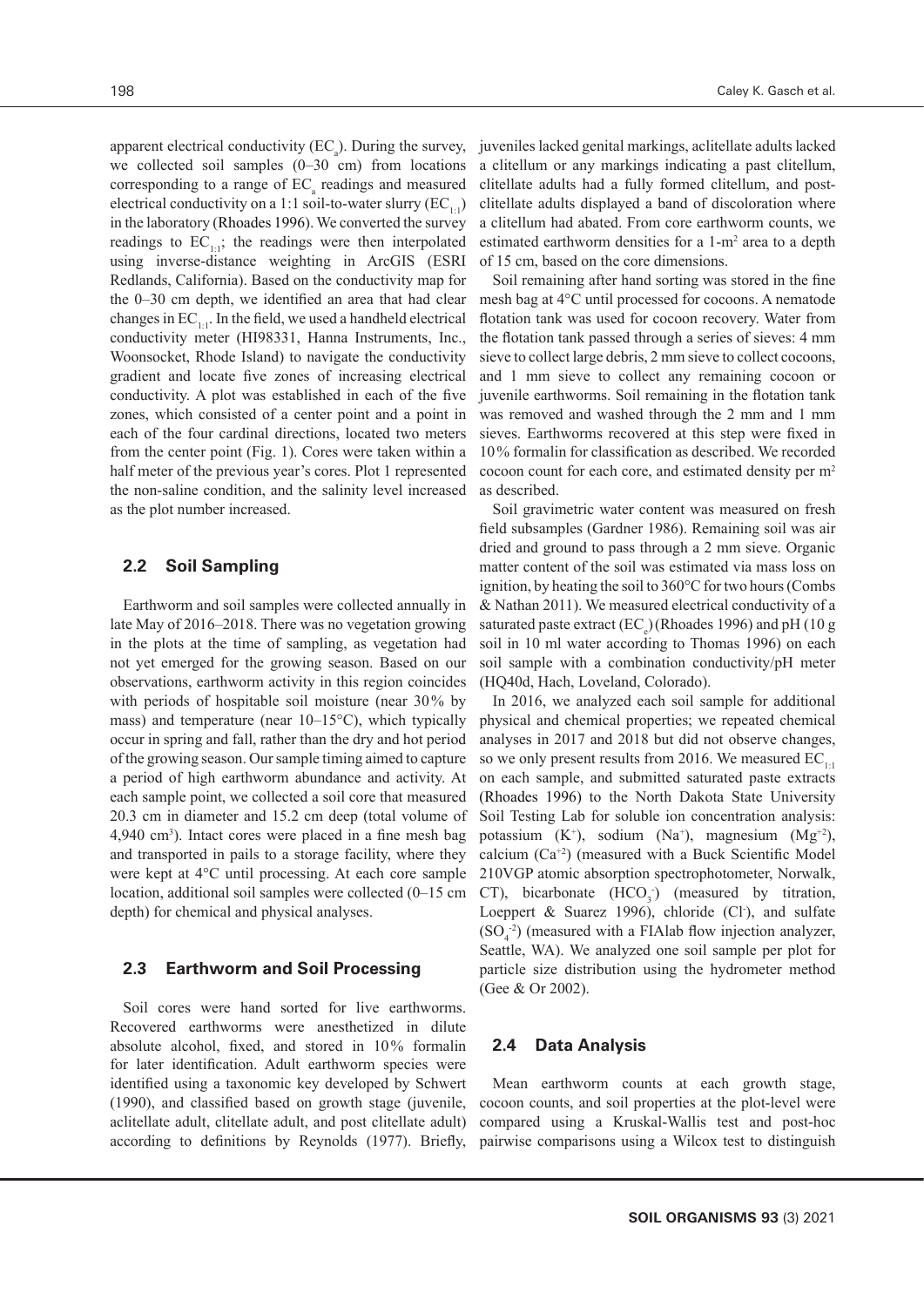differences in values across the salinity gradient. These tests accommodated the lack of dependency between observations (due to close proximity) and the lack of true replication across salinity levels. Results are presented for each year individually, since earthworm and soil variables did not differ across years as indicated by across year means comparison tests. We also obtained Spearman correlation coefficients (rho) between EC<sub>e</sub>, soil organic matter, and total earthworm counts for all observations (years and plots pooled), as well as for growth stages within each year. Specific ion concentrations (except  $K^+$  and  $HCO<sub>3</sub>$ ) were strongly positively correlated with  $EC_{\alpha}$  (rho  $> 0.8$ ), so pairwise correlation coefficients for ion concentrations and other soil properties are not reported. All analyses and data visualizations were conducted in R (R Core Team 2020) with assistance from 'dplyr' (Wickham et al. 2020), 'fields' (Nychka et al. 2020), 'Hmisc' (Harrell & Dupont 2020), and 'scales' (Wickham 2020) packages.

### **3. Results**

Our intention was to understand earthworm distribution along naturally increasing levels of salinity. Soil properties along this transect from low salinity (plot 1) to high salinity (plot 5) are listed in Tab. 1. Soil textures for all plots were consistently silt loam or loam (approximately 25% sand, 50% silt, 25% clay). At the time of sampling, soil temperatures (0–15 cm) averaged 16.7°C in 2016, 9.6°C in 2017, and 13.5°C in 2018 and gravimetric water content averaged 33% in 2016, 32% in 2017, and 28% in 2018.

The measures of electrical conductivity confirmed a steady increase in salinity along the transect from a mean  $EC_{1:1}$  of 0.51 mS/cm in plot 1 to a mean of 2.69 mS/cm in plot 5 (Tab. 1). These values coincide with mean EC<sub>e</sub> values that ranged from 0.79 mS/cm in plot 1 to 5.93 mS/cm in plot 5. The local relationship between the two conductivity measures is DESCRIBED by Matthees et al. (2017) and supported with our empirical data. Soil

is considered saline if the  $EC$ <sub>e</sub> is greater than 4 dS/m (or 4 mS/cm) (Weil & Brady 2017); therefore, soil in plots 4 and 5 meet this formal criterion.

This salinity gradient was accompanied by a slight decrease in pH in plots 4 and 5 and a steady decrease of soil organic matter content along the transect by about 2% (Tab. 1). Though plants were not growing at the time of sampling, this transect spans the range of salinity levels that reduce local cash crop yields (Butcher et al. 2018). We would expect that plant productivity decreases substantially along this transect in response to increasing salinity levels.

Ion analysis of the saturated paste extracts indicated that sodium- and magnesium-sulfates were primarily responsible for the increasing conductivity (Tab. 1). The sodium adsorption ratio (an indicator for the relative proportion of sodium adsorbed to clays), is used to identify sodic soils, which suffer from soil particle dispersion and development of dense structure (Rengasamy & Olsson 1991). We observed sodium adsorption ratios greater than 13 for plots 2 through 5 (calculations not shown), which indicates that these soils are considered saline-sodic (Weil & Brady 2017). The effects of high ion concentrations on soil organisms in these soils likely overwhelms the physical effects of the high sodium concentrations (dense and massive soil structure with low porosity).

Earthworm abundance decreased as salinity increased across the plots (Fig. 2, Tab. 2), but the response differed across the earthworm maturity stages. The total earthworm density significantly declined as salinity increased from plot 1 to plot 5 in 2016 and 2017. Earthworm counts were lowest and most variable within and across plots in 2018, contributing to a declining, but statistically insignificant trend with increasing salinity. Few live earthworms were recovered from plot 5 in any year. The total earthworm densities were primarily comprised of juvenile-stage earthworms (often over 50% of the total counts), followed by clitellate adults, aclitellate adults, and finally post-clitellate adults. Aside from the significant decline in juveniles along the salinity gradient in 2016 and 2017, the only other significant decline was observed for aclitellate

Table 1. Mean soil chemical characteristics from 0–15 cm depth for each earthworm collection plot ( $n = 5$ ) in 2016. Electrical conductivity and pH were determined on a 1:1 soil:water slurry  $(EC_{11})$ ; conductivity  $(EC_{\epsilon})$  and ion concentrations were determined on a saturated paste extract. Different superscript letters indicate statistically significant differences ( $p \le 0.05$ ) across plots.

| <b>Plot</b>    | $EC_{1:1}$<br>(mS/cm) | $EC_e$<br>(mS/cm)  | pН                | <b>Soil Organic</b><br><b>Matter</b><br>( %) | $K^+$<br>(mg/kg) | Na†<br>(mg/kg)   | $Mg^{+2}$<br>(mg/kg) | $Ca^{+2}$<br>(mg/kg) | HCO <sub>1</sub><br>(mg/kg) | CF<br>(mg/kg)    | $SO4-2$<br>(mg/kg)  |
|----------------|-----------------------|--------------------|-------------------|----------------------------------------------|------------------|------------------|----------------------|----------------------|-----------------------------|------------------|---------------------|
|                | 0.51 <sup>c</sup>     | 0.79 <sup>c</sup>  | 7.58 <sup>A</sup> | 6.9 <sup>A</sup>                             | $65^{AB}$        | 21 <sup>B</sup>  | 21 <sup>D</sup>      | 99 <sup>B</sup>      | 396 <sup>A</sup>            | 38 <sup>A</sup>  | 33 <sup>c</sup>     |
|                | .63 <sup>B</sup>      | 3.10 <sup>B</sup>  | 7.66 <sup>A</sup> | 5.9 <sup>B</sup>                             | 70 <sup>A</sup>  | 281 <sup>A</sup> | 138 <sup>c</sup>     | 502 <sup>A</sup>     | 332 <sup>A</sup>            | 57 <sup>A</sup>  | $1,695^{\rm B}$     |
| 3              | .84 <sub>AB</sub>     | 3.69 <sup>B</sup>  | 7.63 <sup>A</sup> | 5.8 <sup>B</sup>                             | $72^{\text{A}}$  | $270^{\rm A}$    | 208 <sup>BC</sup>    | 521 <sup>A</sup>     | 379 <sup>A</sup>            | 100 <sup>A</sup> | 1,989 <sup>B</sup>  |
| $\overline{4}$ | 2.67 <sup>A</sup>     | 5.88 <sup>AB</sup> | 7.36 <sup>B</sup> | $5.4^\circ$                                  | 69 <sup>A</sup>  | 689 <sup>A</sup> | $461^{AB}$           | 490 <sup>A</sup>     | 414 <sup>A</sup>            | 111 <sup>A</sup> | 3,720 <sup>AB</sup> |
| 5.             | 2.69 <sup>A</sup>     | 5.93 <sup>A</sup>  | 7.03 <sup>c</sup> | 4.8 <sup>D</sup>                             | $45^{\rm B}$     | 513 <sup>A</sup> | 1,368 <sup>A</sup>   | 569 <sup>A</sup>     | 241 <sup>B</sup>            | 188 <sup>A</sup> | 3,774 <sup>A</sup>  |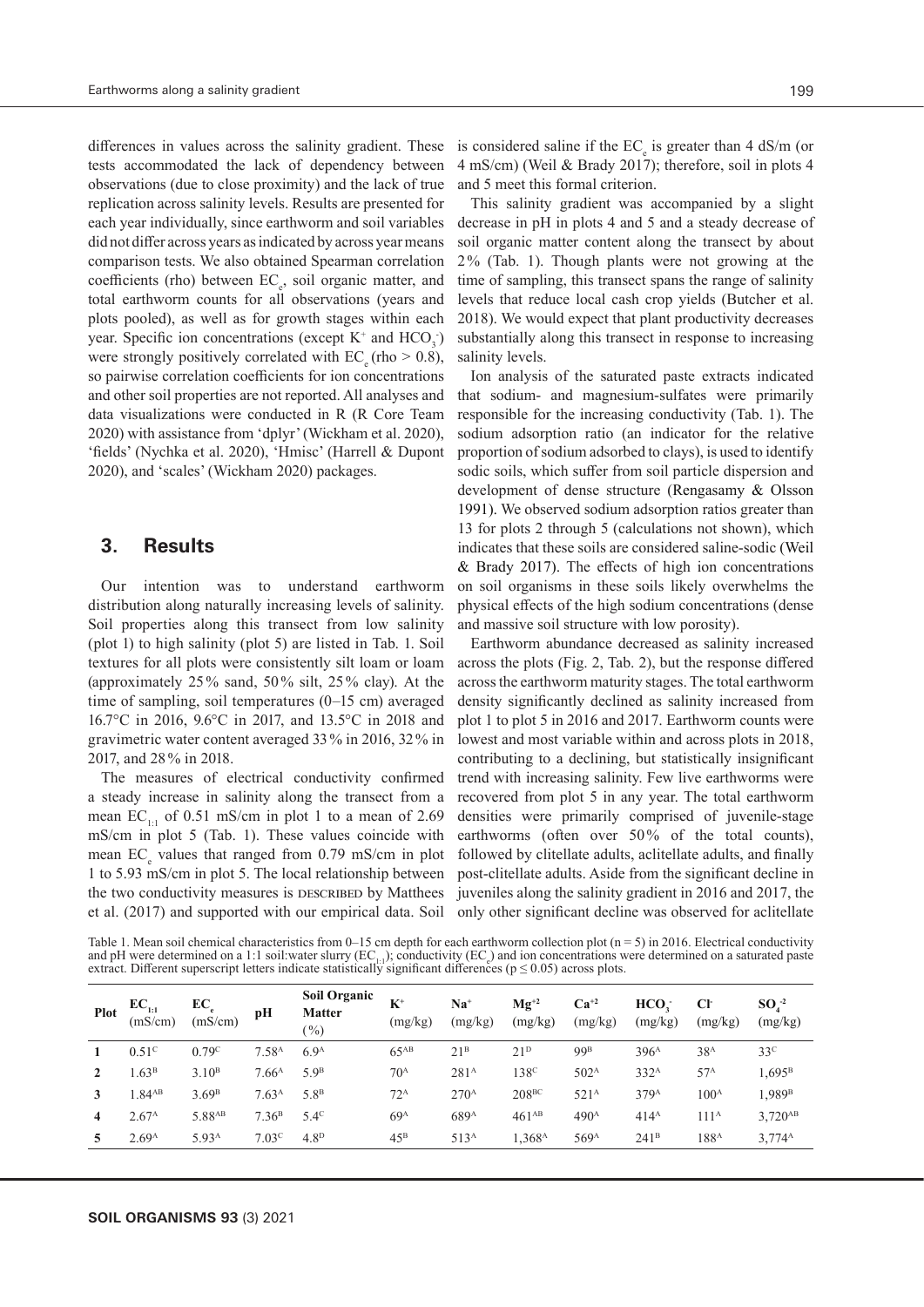adults in 2016 (Tab. 2). We recovered cocoons from nearly all plots in all years, with plot 5 in 2016 and 2018 being the exceptions (Tab. 2). The cocoon counts largely mirrored adult earthworm count numbers and did not appear to decline with increasing salinity.

We only found three earthworm species in these plots (based on adult characteristics). The most common species (> 85 % of adults each year) was *Aporrectodea trapezoides* (Dugés, 1828) in all years, with only a few individuals (11–12 % of adults across years) of *Aporrectodea tuberculata* (Eisen, 1874) each year, and even fewer *Octolasion tyrtaeum* (0–2% of adults across

years). With such low abundance of some species, we cannot form conclusions about how the different species responded differently to salinity, and one could argue that our results reflect behavior of the *Aporrectodea* complex to salinity, rather than the behavior of a diverse community of earthworms. All three of these species are considered endogeic, residing primarily in the top 20 cm of the soil and occasionally feeding on the soil surface (see Hendrix & Bohlen 2002).

We observed a strong overall negative relationship between individual observations of earthworms and electrical conductivity (rho =  $-0.78$ , p-value < 0.001,

**Table 2.** Mean earthworm and cocoon densities for each plot (counts/ $m^2$  to 15 cm depth), separated by growth stage ( $n = 5$ ). Different superscript letters indicate statistically significant differences ( $p \le 0.05$ ) across plots, within each year. There were no statistically significant differences observed across years and within plots.

| <b>Plot</b>    | <b>Total live worms</b> | Cocoon         | Juvenile        | Aclitellate      | <b>Clitellate</b> | Post-clitellate  |
|----------------|-------------------------|----------------|-----------------|------------------|-------------------|------------------|
|                | 2016                    |                |                 |                  |                   |                  |
| $\mathbf{1}$   | $58^{\rm A}$            | $5^{\text{A}}$ | $45^{\text{A}}$ | $8^{\rm A}$      | $4^A$             | $2^{\rm A}$      |
| $\mathbf{2}$   | 20 <sup>B</sup>         | $3^{\rm A}$    | $12^{\rm B}$    | $3^{AB}$         | $3^{\rm A}$       | $1^{\rm A}$      |
| 3              | $13^{BC}$               | $4^{\rm A}$    | $4^{BC}$        | $0^{BC}$         | $8^{\rm A}$       | $1^{\mathrm{A}}$ |
| $\overline{4}$ | $4^{\text{CD}}$         | $6^{\rm A}$    | $1^{\text{CD}}$ | $0^{\circ}$      | $4^{\rm A}$       | $0^{\rm A}$      |
| 5              | 0 <sup>D</sup>          | $0^{\rm A}$    | $0^{\rm D}$     | $0^\mathrm{c}$   | $0^{\rm A}$       | $0^{\rm A}$      |
|                | 2017                    |                |                 |                  |                   |                  |
| $\mathbf{1}$   | 48 <sup>A</sup>         | $1^{\rm A}$    | 43 <sup>A</sup> | $3^A$            | $1^{\rm A}$       | $1^{\rm A}$      |
| 2              | $28^{AB}$               | $4^{\rm A}$    | 16 <sup>B</sup> | $2^{\rm A}$      | $11^{\rm A}$      | $0^{\rm A}$      |
| 3              | $19^{BC}$               | $8^{\rm A}$    | $10^{BC}$       | $1^{\rm A}$      | $9^A$             | $0^{\rm A}$      |
| 4              | $4^{\mathrm{CD}}$       | $5^{\rm A}$    | $3^{CD}$        | $0^{\mathrm{A}}$ | $1^{\rm A}$       | $0^{\rm A}$      |
| 5              | $1^{\rm D}$             | $4^{\rm A}$    | $0^{\rm D}$     | $0^{\mathrm{A}}$ | $1^{\rm A}$       | $0^{\rm A}$      |
|                | 2018                    |                |                 |                  |                   |                  |
| $\mathbf{1}$   | 33 <sup>A</sup>         | $3^{\rm A}$    | $24^{\text{A}}$ | $4^A$            | $5^{\text{A}}$    | $0^{\rm A}$      |
| 2              | 38 <sup>A</sup>         | $3^A$          | $24^{\rm A}$    | $9^A$            | $3^{\rm A}$       | $3^{\rm A}$      |
| 3              | $25^{\rm A}$            | $5^{\rm A}$    | $14^{\rm A}$    | $4^{\rm A}$      | $3^{\rm A}$       | $3^{\rm A}$      |
| 4              | $12^{\rm A}$            | $3^A$          | $5^{\rm A}$     | $3^{\rm A}$      | $4^A$             | $1^{\rm A}$      |
| 5              | $2^{\rm A}$             | $0^{\rm A}$    | $2^{\rm A}$     | $0^{\rm A}$      | $0^{\rm A}$       | $0^{\rm A}$      |

**Table 3**. Spearman correlation coefficients (rho) between earthworm densities for each growth stage and electrical conductivity obtained from saturated paste ( $EC_e$ ) and soil organic matter content (SOM) of soils collected in each year ( $n = 25$ ). Asterisks indicate the significance level of the relationship†.

|                  | 2016         |            | 2017       |            | 2018       |            |
|------------------|--------------|------------|------------|------------|------------|------------|
|                  | EC           | <b>SOM</b> | EC         | <b>SOM</b> | EC         | <b>SOM</b> |
|                  | (mS/cm)      | $(\%)$     | (mS/cm)    | $(\%)$     | (mS/cm)    | $(\%)$     |
| Total live worms | $-0.88$ ***† | $0.88***$  | $-0.87***$ | $0.83***$  | $-0.72***$ | $0.49*$    |
| Cocoon           | $-0.38$      | 0.26       | 0.22       | $-0.16$    | $-0.51**$  | 0.3        |
| Juvenile         | $-0.87***$   | $0.83***$  | $-0.84***$ | $0.81***$  | $-0.71***$ | $0.48*$    |
| Aclitellate      | $-0.70***$   | $0.81***$  | $-0.39$    | 0.38       | $-0.51**$  | 0.29       |
| Clitellate       | $-0.33$      | 0.26       | $-0.21$    | 0.22       | $-0.50*$   | 0.17       |
| Post-clitellate  | $-0.52**$    | $0.49*$    | $-0.41*$   | $0.45*$    | $-0.14$    | 0.08       |

† Significance levels for correlations: \*\*\* for  $p \le 0.001$ , \*\* for  $p \le 0.01$ , and \* for  $p \le 0.05$ .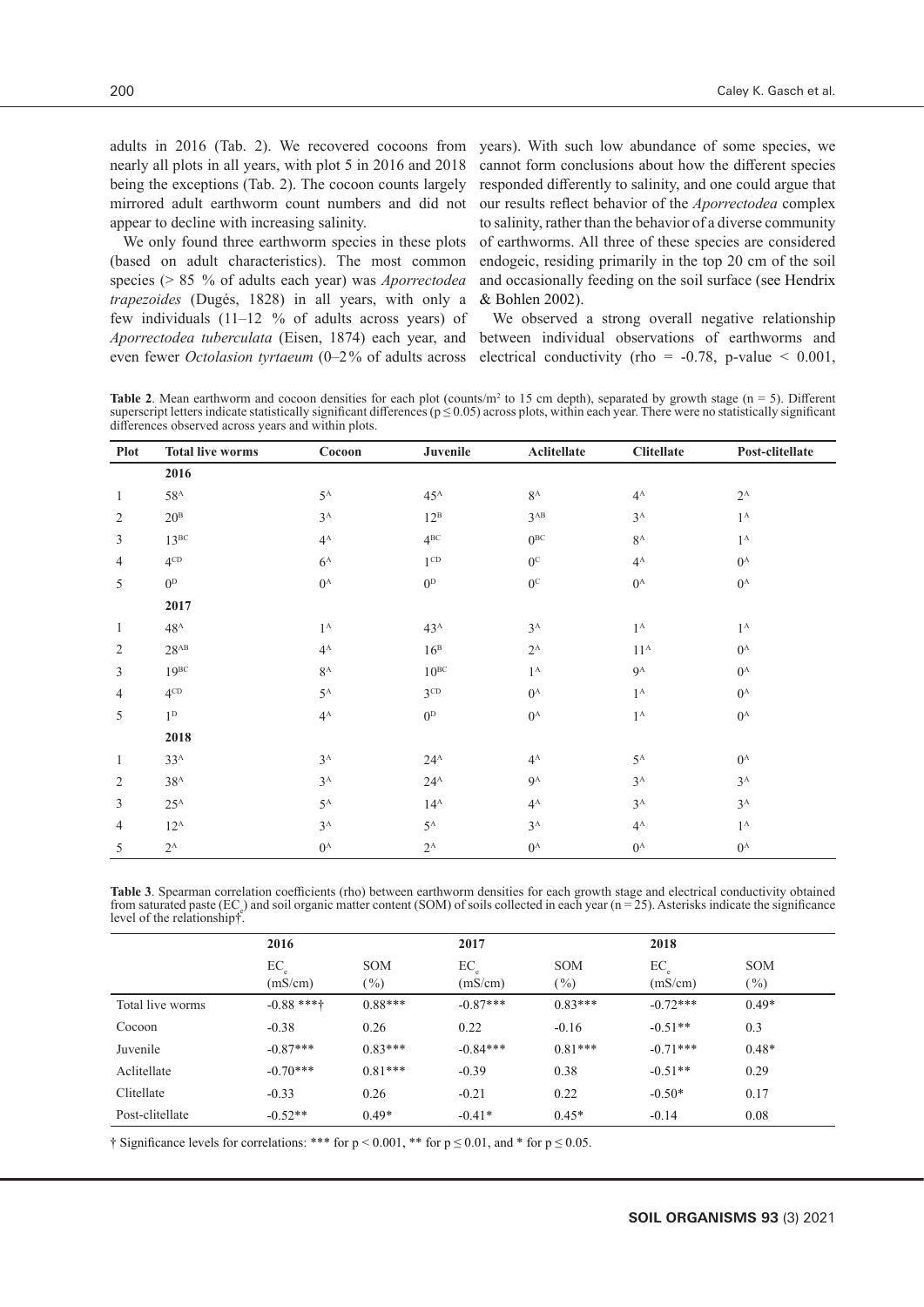Fig. 3A). Beyond an EC<sub>e</sub> of 6 mS/cm, earthworm densities were very low and primarily comprised of mature adults. In fact, clitellate adults were only weakly associated with  $EC_{\rm e}$  (rho = -0.21 to -0.5), while juveniles were particularly strongly negatively correlated with  $EC_{e}$  in all years  $(rho = -0.72 \text{ to } -0.88, \text{ Tab. } 3).$ 

The salinity level of the soil also greatly impacts plant productivity, and though we did not measure plant characteristics in this survey, soil organic matter content declined along the salinity gradient (Tab. 1). Earthworms feed on particulate organic residues; as such, we observed a positive association between earthworm density and organic matter content (Fig. 3, Tab. 3). Overall, total earthworm counts had a strong positive correlation coefficient with soil organic matter content (rho  $= 0.71$ , p < 0.001, Fig. 3B), and this relationship held true for juvenile earthworms in all years, aclitellate and post-clitellate earthworms in 2016, and post-clitellate earthworms in 2017 (Tab. 3).

# **4. Discussion**

Our purpose in conducting this survey was to quantify the relationship between earthworm abundance and distribution with increases in naturally occurring sulfatebased salinity. While we expected earthworms to decline as salt concentration in soils increased, we were unsure if different earthworm growth stages would respond to the salts differently. Indeed, we observed that juvenile earthworms were less abundant as salinity increased, compared to more mature earthworms.

We successfully located a transect that spanned a gradient of soil properties, including increasing concentrations of salts and decreasing organic matter content. The soil properties that we measured along this transect were stable for the three years of the survey, and the transect provided a means for observing associated earthworm abundance. The earthworm observations in the first two years of the study were consistent, while



**Figure 2**. Mean live earthworm and cocoon densities to 15 cm depth for each growth stage recovered from each plot in each year  $(n = 5)$ . Salinity levels increase with plot number.



**Figure 3**. Scatterplot with locally weighted regression lines for observations of total earthworm densities and (**A**) electrical conductivity of saturated paste  $(EC_{\alpha})$ , and  $(B)$  soil organic matter for all observations for all years  $(n = 75)$ . Spearman correlation coefficients (rho) and associated p-values indicate strong relationships in opposite directions.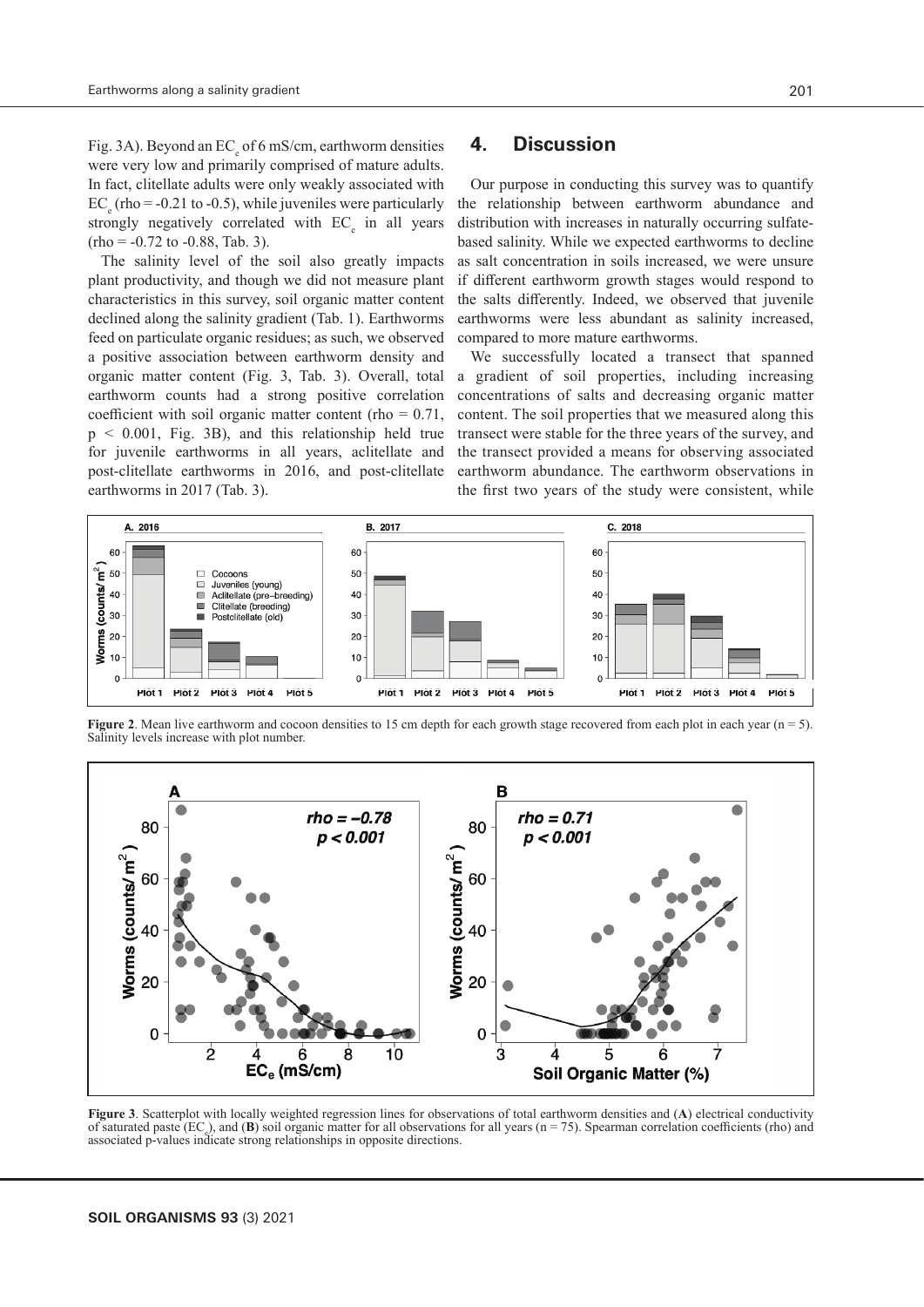the third year was unique in its lack of apparent declines in earthworm abundance across the salinity gradient. The soils were 4-5% drier, on average, in 2018 at the time of sampling, following a much drier fall and winter compared to previous years. Total rainfall received during the preceding October 1 to May 31 was approximately 15 cm in 2016, 12 cm in 2017, and 6 cm in 2018 (NDAWN 2020). The lower precipitation received during the winter before sampling in 2018 may explain why we observed lower total earthworm counts, particularly in the juvenile category. We also observed a more uniform distribution of earthworms across plots in 2018 compared to previous years, represented by the increased abundance of juvenile earthworms in plots 2–4 in that year. We do not know the mechanism behind this observation or if the soil in saline plots became more hospitable temporarily in 2018 due to seasonal conditions, or if the saline soils are on a longerterm trajectory to being more habitable, particularly by juveniles.

Perhaps the most enlightening observation was that the juvenile growth stage was most sensitive to the increasing salts and decreasing organic matter content. From this, we conclude that as earthworms mature, they grow more tolerant to the salts (and perhaps other sub-optimal habitat conditions), as evidenced by adult earthworm and cocoon presence across salinity levels. Both aclitellate and clitellate earthworms appear to be most tolerant to changes in ion concentrations and organic matter content. This observation may indicate that during early growth, juveniles either die or move out of the saline soils (possibly using existing burrows created by adults), but that as juvenile worms mature, they may become more active in soils that have higher salt concentrations and lower organic matter. In general, the earthworm distribution across the gradient coincides with plant salt tolerance, where biomass production decreases steadily when the salinity concentration exceeds 2 mS/cm (based on  $EC_{1,1}$ , Butcher et al. 2018).

We recovered cocoons from soils at all salinity levels. Owojori et al. (2009) evaluated *Eisenia fetida* (Savigny, 1826) and *Aporrectodea caliginosa* (Savigny, 1826) survival and reproduction in a range of saline soils for 28 days and did not observe cocoons produced in soils with an electrical conductivity greater than 0.08 mS/cm (1:5 soil-to-water extract) during the duration of the study. The number of cocoons recovered in our study was fairly low, but in 2018, we allowed the cocoons to incubate in salt solutions similar to the soils from which they originated. A small proportion of the cocoons originating from saline plots successfully hatched. The low number of cocoons obtained and the lack of replication of this screening precludes us from stating conclusions on the effects of salt concentration on cocoon viability, or baby earthworm survival in saline soils, but cocoon viability in saline soils would be worth investigating further.

Overall, our observations indicate that despite salinity levels prohibitive of plant growth, mature earthworms are able to occupy saline soils up to 3 mS/cm (based on a 1:1 soil-to-water slurry). As salinity decreases, following periods of steady water infiltration (upon spring thaw or with regular precipitation), or in response to management, earthworm activity may serve as an early indicator of soil recovery at higher levels of salinity than tolerated by salt-sensitive plants. While other studies have examined earthworm-salinity relationships, we've learned that the abundance of earthworms in saline soils likely depends on the earthworm growth stage and other soil conditions (such as organic matter content and water content).

In a salinity management context, adult earthworms may have the capacity to assist in soil health improvement, and they may work synergistically with organic matter amendments to alleviate salt stress in plants. Earthworm feeding and bioturbation actions re-arrange soil particles and modify water-holding capacities and infiltration pathways which further influences the behavior of soil solutes (McDaniel et al. 2015). Wang et al. (2016) demonstrated that soils conditioned by earthworms increased leachate volume and dissolved salt concentration compared to soils without earthworms.

While adult earthworm activity alone may play a role in improving the structural characteristics of a saline soil, the addition of organic amendments may further facilitate these activities and provide benefits to living plants. For example, earthworm survival, cocoon production, and juvenile abundance in saline soils (5.26 mS/cm, water-to-soil ratio unreported) increased in response to additions of maize residue in a microcosm study (Jun et al. 2012). In another study (Oo et al. 2015), cassava waste compost and vermicompost were applied to saline (4.26 mS/cm, saturated paste) and non-saline soils in pots, either with or without earthworms. The amendments alone increased soil organic carbon, plant nutrient availability, and microbial activity of saline soils to levels above non-saline soils, and the addition of earthworms reduced the electrical conductivity of saline soils and shifted the distribution of anions associating with the cation exchange complex. While none of these changes resulted in increased maize production observed during the study, there may be long term benefits to crop production. In yet another study (Sharif et al. 2016), sorghum growth was improved in saline (13.72 mS/cm, saturated paste) soils when treated with vermicompost and vermi-wash, and the authors conclude that vermiamendments may be used to enhance crop production at salinity levels that prohibit earthworm survival. In addition to providing substrates for earthworms (Hurisso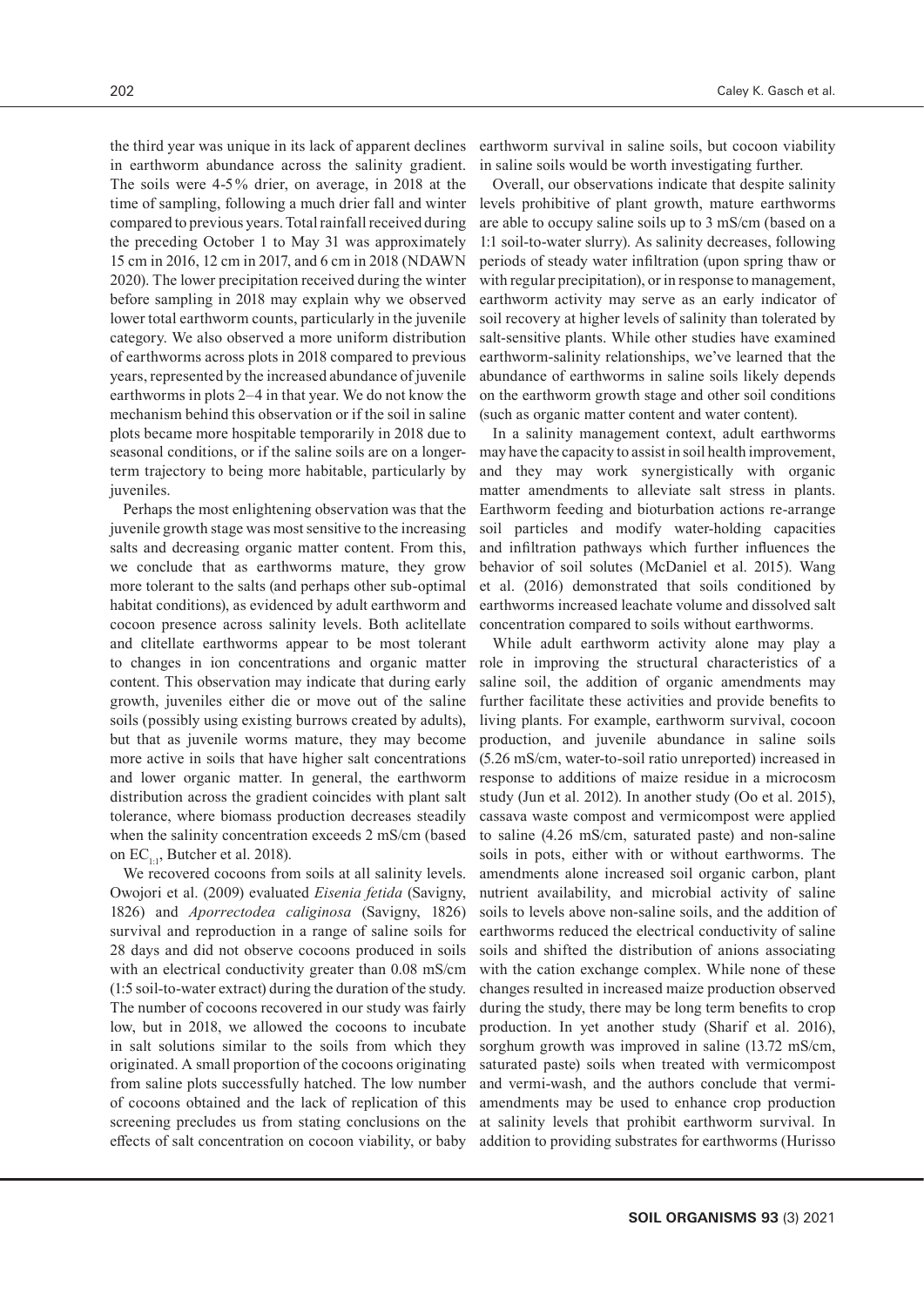et al. 2011, Miller et al. 2019), surface-applied organic amendments can restrict evaporation and moderate soil temperature, which are important conditions for attracting earthworms and maintaining their populations. This body of work suggests that earthworms may play a role in improving saline soils for plant production.

In conclusion, we observed that sulfate-based saline soils have lower earthworm abundance, and that juvenile abundance steadily declines as salinity increases. Therefore, earthworms that commonly inhabit the soils of the Northern Great Plains have the potential to serve as indicators of soil health in a salinity context. We suggest that both total earthworm abundance and abundance (or presence) of juvenile earthworms may be used to monitor salinity levels in susceptible soils and in soils undergoing salt remediation.

# **5. Acknowledgements**

The authors are very grateful for the cooperation of the farmer, Terry Wehlander, who hosted this work on his farm. We also thank Joel Bell, Nate Derby, and Chandra Langseth for field and lab assistance. This work was supported by funds from the North Dakota Department of Health, the North Dakota Agricultural Experiment Station, and the USDA National Institute of Food and Agriculture, Hatch project ND02351. We collectively acknowledge that we gather at NDSU, a land grant institution, on the traditional lands of the Oceti Sakowin (Dakota, Lakota, Nakoda) and Anishinaabe Peoples in addition to many diverse Indigenous Peoples still connected to these lands. We honor with gratitude Mother Earth and the Indigenous Peoples who have walked with her throughout generations. We will continue to learn how to live in unity with Mother Earth and build strong, mutually beneficial, trusting relationships with Indigenous Peoples of our region.

# **6. References**

- Arndt, J. L. & J. L. Richardson (1988): Hydrology, salinity and hydric soil development in a North Dakota prairie-pothole wetland system. – Wetlands **8**: 93–108.
- Arndt, J. L. & J. L. Richardson (1989): Geochemistry of hydric soil salinity in a recharge-throughflow-discharge prairiepothole wetland system. – Soil Science Society of America Journal **53**: 848–855.
- Bossuyt, H., J. Six & P. F. Hendrix (2004): Rapid incorporation of carbon from fresh residues into newly formed stable

microaggregates within earthworm casts. – European Journal of Soil Science **55**: 393–399.

- Butcher, K., A. F. Wick, T. DeSutter, A. Chatterjee & J. Harmon (2018): Corn and soybean yield response to salinity influenced by soil texture. – Agronomy Journal **110**: 1243–1253.
- Butt, K. R., J. Frederickson & R. M. Morris (1995): An earthworm cultivation and soil inoculation technique for land restoration. – Ecological Engineering **4**: 1–9.
- Capowiez, Y., S. Cadoux, P. Bouchand, J. Roger-Strade, G. Richard & H. Boizard (2009): Experimental evidence for the role of earthworms in compacted soil regeneration based on field observations and results from a semi-field experiment. – Soil Biology and Biochemistry **41**: 711–717.
- Capowiez, Y., S. Samartino, S. Cadoux, P. Bouchant, G. Richard & H. Boizard (2012): Role of earthworms in regenerating soil structure after compaction in reduced tillage systems. – Soil Biology and Biochemistry **55**: 93–103.
- Clarke, C. J., R. J. George, R. W. Bell & T. J. Hatton (2002): Dryland salinity in south-western Australia: its origins, remedies, and future research directions. – Australian Journal of Soil Research **40**: 93–113.
- Combs, S. M. & M. V. Nathan (2011): Soil Organic Matter. In: Nathan, M. & R. Gelderman (eds): Recommended Chemical Soil Test Procedures for the North Central Region. North Central Region Research Publication No. 221 (Revised) [https://extension.missouri.edu/publications/sb1001].
- Curry, J. P. (1988): The ecology of earthworms in reclaimed soils and their influence on soil fertility. – In: Edwards, C. A. & E. F. Neuhauser (eds): Earthworms in Waste and Environmental Management. – SPB Academic, The Haugue: 251–261.
- Curry, J. P. & D. C. F. Cotton (1983): Earthworms and land reclamation. – In: Satchell, J. E. (ed): Earthworm Ecology; From Darwin to Vermiculture. – Chapman and Hall, London: 215–228.
- Curry, J. P. & O. Schmidt (2007): The feeding ecology of earthworms – A review. – Pedobiologia **50**: 463–477.
- Deibert, E. J. & R. A. Utter (2003): Earthworm (Lumbricidae) survey of North Dakota fields placed in the U.S. Conservation Reserve Program. – Journal of Soil and Water Conservation **58**: 39–45.
- Doering, E. J. & F. M. Sandoval (1981): Chemistry of seep drainage in southwestern North Dakota. – Soil Science **132**: 142–149.
- Eisenhauer, N. (2010): The action of an animal ecosystem engineer: Identification of the main mechanisms of earthworm impacts on soil microarthropods. – Pedobiologia **53**: 343–352.
- Francis, G. S. & P. M. Fraser (1998): The effects of three earthworm species on soil macroporosity and hydraulic conductivity. – Applied Soil Ecology **10**: 11–19.
- Gardner, W. H. (1986): Water Content. In: Klute, A. (ed): Methods of Soil Analysis, Part 1. Physical and Mineralogical Methods. – American Society of Agronomy & Soil Science Society of America, Madison: 493–544.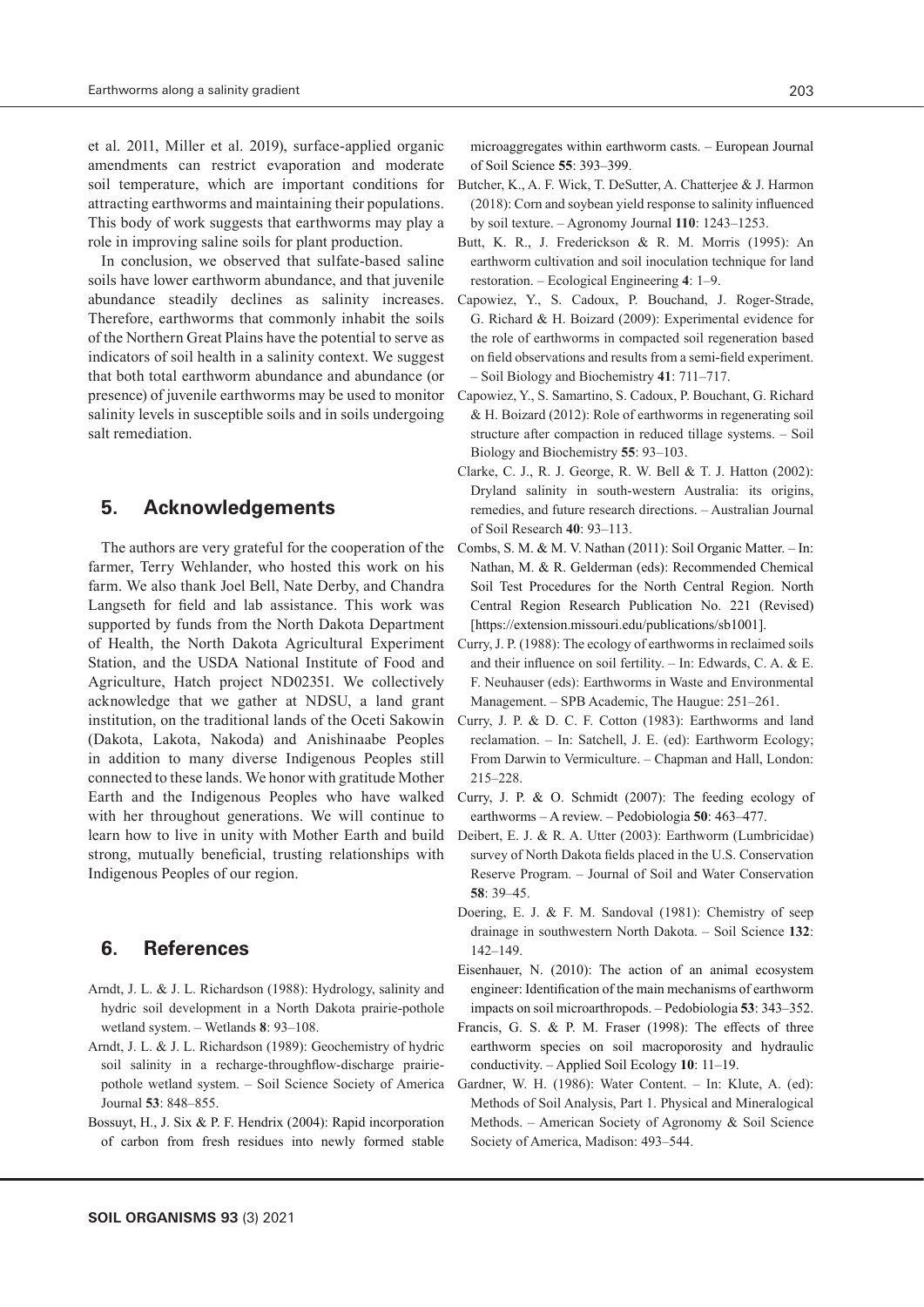- Gee, G. W. & D. Or (2002): Particle-Size Analysis In: Dane, J.H. & G.C. Topp (eds): Methods of Soil Analysis, Part 4. Physical Methods. – Soil Science Society of America, Madison: 255–293.
- George, P. R. (1978): The dryland salinity problem in North America. – Journal of the Department of Agriculture, Western Australia, Series 4 3.
- Hadrich, J. C. (2012): Managing the economics of soil salinity in the Red River Valley of North Dakota. – Journal of ASFMRA 80–88.
- Hallam, J., D. Berdeni, R. Grayson, E. J. Guest, J. Holden, M.G. Lappage, M.T. Prendergast-Miller, D. A. Robinson, A. Turner, J. R. Leake & M. E. Hodson (2020): Effect of earthworms on soil physico-hydraulic and chemical properties, herbage production, and wheat growth on arable land converted to ley. – Science of The Total Environment **713**: 136491.
- Hallam, J. & M. E. Hodson (2020): Impact of different earthworm ecotypes on water stable aggregates and soil water holding capacity. – Biology and Fertility of Soils **56**: 607–617.
- Harrell, F. E. J. & C. Dupont (2020): Hmisc: Harrell Miscellaneous. – R package version 4.4-1 [https://cran.rproject.org/web/packages/Hmisc/index.html].
- Hendrix, P. F. & P. J. Bohlen (2002): Exotic earthworm invasions in North America: ecological and policy implications. – Bioscience **52**: 801–811.
- Hurisso, T. T., J. G. Davis, J. E. Brummer, M. E. Stromberger, F. H. Stonaker, B. C. Kondratieff, M. R. Booher & D. A. Goldhamer (2011): Earthworm abundance and species composition in organic forage production systems of northern Colorado receiving different soil amendments. – Applied Soil Ecology **48**: 219–226.
- Ivask, M., M. Meriste, A. Kuu, S. Kutti & E. Sizov (2012): Effect of flooding by fresh and brackish water on earthworm communities along Matsalu Bay and the Kasari River. – European Journal of Soil Biology **53**:11–15.
- Jun, T., G. Wei, B. Griffiths, L. Xiaojing, X. Yingjun & Z. Hua (2012): Maize residue application reduces negative effects of soil salinity on the growth and reproduction of the earthworm *Aporrectodea trapezoides*, in a soil mesocosm experiment. – Soil Biology and Biochemistry **49**: 46–51.
- Karimi, F., G. Rahimi & Z. Kolahchi (2020): Interaction effects of salinity, sewage sludge, and earthworms on the fractionations of Zn and Cu, and the metals uptake by the earthworms in a Zn- and Cu-contaminated calcareous soil. – Environmental Science and Pollution Research **27**: 10565–10580.
- Keller, L. P., G. J. McCarthy & J. L. Richardson (1986) Mineralogy and stability of soil evaporites in North Dakota. – Soil Science Society of America Journal **50**: 1069–1071.
- Khalaf El-Duweini, A. & S. I. Ghabbour (1965): Population density and biomass of earthworms in different types of Egyptian soil. – Journal of Applied Ecology **2**: 271–287.
- Lee, K. E. & R. C. Foster (1991): Soil fauna and soil structure. – Australian Journal of Soil Research **29**: 745–775.
- Loeppert, R. H. & D. L. Suarez (1996): Carbonate and Gypsum. –In: Sparks, D. L., A. L. Page, P. A. Helmke, R. H. Loeppert, P. N. Soltanpour, M. A. Tabatabai, C. T. Johnson & M. E. Sumner (eds): Methods of Soil Analysis, Part 3. Chemical Methods. – American Society of Agronomy & Soil Science Society of America, Madison: 437–474.
- Lubbers, I. M., L. Brussaard, W. Otten & J. W. Van Groenigen (2011): Earthworm-induced N mineralization in fertilized grassland increases both  $N_2O$  emission and crop-N uptake. -European Journal of Soil Science **62**: 152–161.
- Lubbers, I. M., M. M. Pulleman & J. W. Van Groenigen (2017): Can earthworms simultaneously enhance decomposition and stabilization of plant residue carbon? – Soil Biology and Biochemistry **105**: 12–24.
- Marhan, S. & S. Scheu (2006): Mixing of different mineral soil layers by endogeic earthworms affects carbon and nitrogen mineralization. – Biology and Fertility of Soils **42**: 308–314.
- Matthees, H. L., Y. He, R. K. Owen, D. Hopkins, B. Deutsch, J. Lee, D. E. Clay, C. Reese, D. D. Malo & T. M. DeSutter (2017): Predicting soil electrical conductivity of the saturation extract from a 1:1 soil to water ratio. – Communications in Soil Science and Plant Analysis **48**: 2148–2154.
- McDaniel, J. P., G. Butters, K. A. Barbarick & M. E. Stromberger (2015): Effects of *Aporrectodea caliginosa* on soil hydraulic properties and solute dispersivity. – Soil Science Society of America Journal **79**: 838–847.
- Miller, J. J., M. L. Owen, C. F. Drury & D. S. Chanasyk (2019): Short-term legacy effects of feedlot manure amendments on earthworm abundance in a clay loam soil. – Canadian Journal of Soil Science **99**: 447–457.
- Mummey, D. L., M. C. Rillig & J. Six (2006): Endogeic earthworms differentially influence bacterial communities associated with different soil aggregate size fractions. – Soil Biology and Biochemistry **38**: 1608–1614.
- Munns, R. (2002): Comparative physiology of salt and water stress. – Plant, Cell and Environment **25**: 239–250.
- National Agricultural Statistics Survey (2020): North Dakota Agricultural Overview for 2019. – United States Department of Agriculture [https://www.nass.usda.gov/Statistics\_by\_ State/North\_Dakota/index.php].
- NDAWN (2020): North Dakota Agricultural Weather Network, Mooreton Station. – North Dakota State University [https:// ndawn.ndsu.nodak.edu/].
- Nychka, D., R. Furrer, J. Paige, F. Gerber, M. Iverson & University Corporation for Atmospheric Research (2020): fields: Tools for spatial data. – R package version 11.4 [http:// CRAN.R-project.org/package=fields].
- Oo, A. N., C. B. Iwai & P. Saenjan (2015): Soil properties and maize growth in saline and nonsaline soils using cassavaindustrial waste compost and vermicompost with or without earthworms. – Land Degradation & Development **26**: 300–310.
- Owojori, O. J. & A. J. Reinecke (2009): Avoidance behaviour of two eco-physiologically different earthworms (*Eisenia fetida*